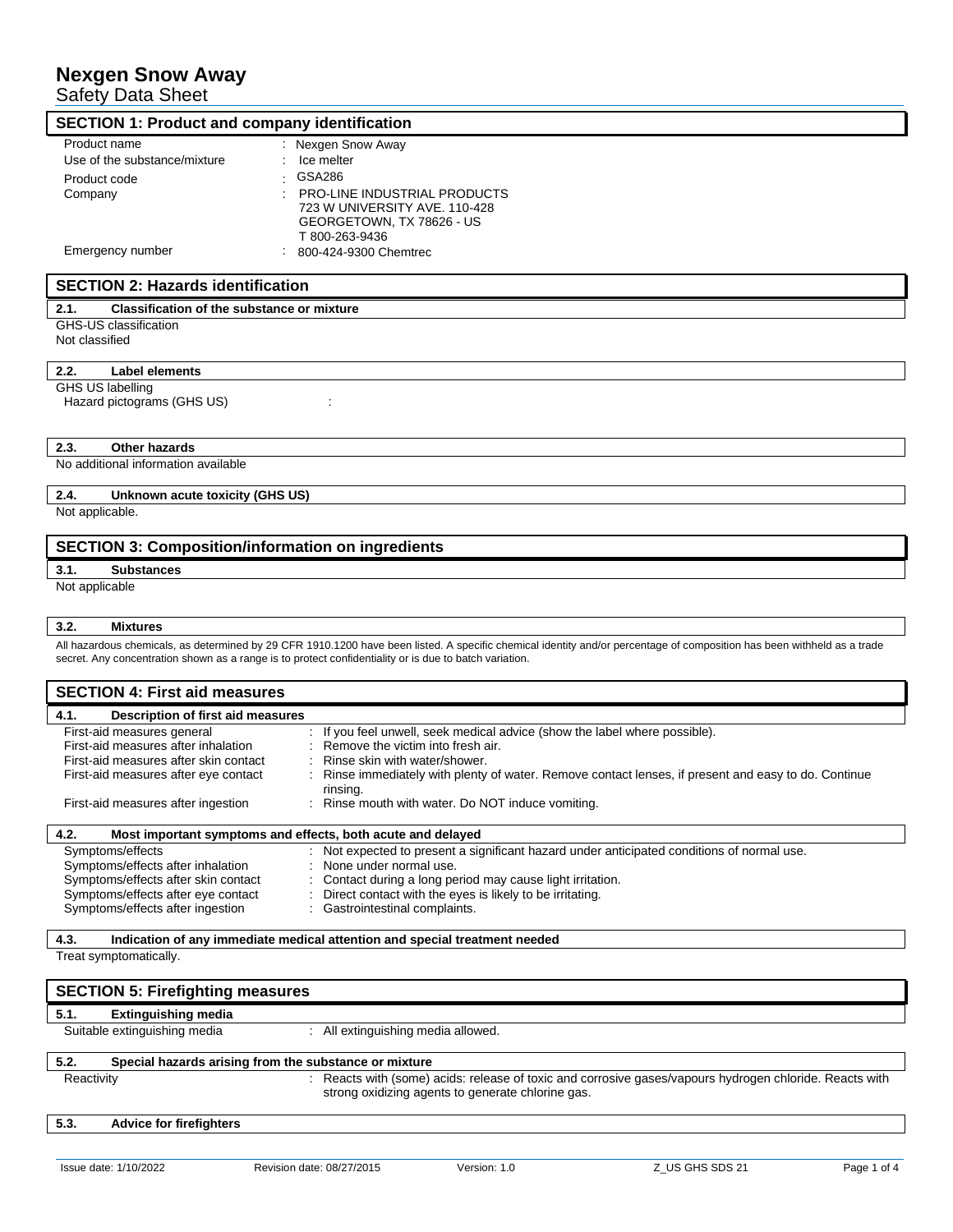| <b>Safety Data Sheet</b>                                                     |                                                                                                                                                                            |  |  |
|------------------------------------------------------------------------------|----------------------------------------------------------------------------------------------------------------------------------------------------------------------------|--|--|
| Firefighting instructions                                                    | : Exercise caution when fighting any chemical fire. Use water spray or fog for cooling exposed                                                                             |  |  |
| Protection during firefighting                                               | containers. Take account of environmentally hazardous firefighting water.<br>Do not enter fire area without proper protective equipment, including respiratory protection. |  |  |
|                                                                              |                                                                                                                                                                            |  |  |
| <b>SECTION 6: Accidental release measures</b>                                |                                                                                                                                                                            |  |  |
| 6.1.                                                                         | Personal precautions, protective equipment and emergency procedures                                                                                                        |  |  |
| General measures                                                             | : Isolate from fire, if possible, without unnecessary risk.                                                                                                                |  |  |
| 6.1.1. For non-emergency personnel                                           |                                                                                                                                                                            |  |  |
| Protective equipment                                                         | Protective goggles. Gloves. Protective clothing.                                                                                                                           |  |  |
| <b>Emergency procedures</b>                                                  | Evacuate unnecessary personnel. Avoid contact with skin, eyes and clothing. Ventilate spillage area.                                                                       |  |  |
| 6.1.2. For emergency responders                                              |                                                                                                                                                                            |  |  |
| Protective equipment                                                         | Equip cleanup crew with proper protection.                                                                                                                                 |  |  |
| <b>Emergency procedures</b>                                                  | Stop leak if safe to do so. Stop release. Ventilate area.                                                                                                                  |  |  |
| 6.2.<br><b>Environmental precautions</b>                                     |                                                                                                                                                                            |  |  |
| Avoid release to the environment. Prevent entry to sewers and public waters. |                                                                                                                                                                            |  |  |
| 6.3.<br>Methods and material for containment and cleaning up                 |                                                                                                                                                                            |  |  |
| For containment                                                              | Contain released product, collect/pump into suitable containers.                                                                                                           |  |  |
| Methods for cleaning up                                                      | This material and its container must be disposed of in a safe way, and as per local legislation.                                                                           |  |  |
| 6.4.<br>Reference to other sections                                          |                                                                                                                                                                            |  |  |
| No additional information available                                          |                                                                                                                                                                            |  |  |
| <b>SECTION 7: Handling and storage</b>                                       |                                                                                                                                                                            |  |  |
| 7.1.<br><b>Precautions for safe handling</b>                                 |                                                                                                                                                                            |  |  |
| Precautions for safe handling                                                | Comply with the legal requirements. Do not handle until all safety precautions have been read and                                                                          |  |  |
|                                                                              | understood. Use personal protective equipment as required. Do not eat, drink or smoke when using this<br>product. Do not get in eyes, on skin, or on clothing.             |  |  |
| Hygiene measures                                                             | : Wash thoroughly after handling. Wash contaminated clothing before reuse.                                                                                                 |  |  |
|                                                                              |                                                                                                                                                                            |  |  |
| 7.2.<br>Conditions for safe storage, including any incompatibilities         |                                                                                                                                                                            |  |  |
| Technical measures<br>Storage conditions                                     | : Comply with applicable regulations.<br>Keep container closed when not in use.                                                                                            |  |  |
| Incompatible products                                                        | Strong acids. Strong oxidizing agents.                                                                                                                                     |  |  |
| Incompatible materials                                                       | Heat sources. Open flame.                                                                                                                                                  |  |  |
| Storage area                                                                 | Meet the legal requirements. Store in a cool area. Store in a dry area.                                                                                                    |  |  |
| Special rules on packaging                                                   | : meet the legal requirements.                                                                                                                                             |  |  |
| <b>SECTION 8: Exposure controls/personal protection</b>                      |                                                                                                                                                                            |  |  |
| 8.1.<br><b>Control parameters</b>                                            |                                                                                                                                                                            |  |  |
| No additional information available                                          |                                                                                                                                                                            |  |  |

# **8.2. Exposure controls**

Personal protective equipment : Use appropriate personal protective equipment when risk assessment indicates this is necessary. Gloves. Safety glasses. Protective clothing.



| <b>SECTION 9: Physical and chemical properties</b>                                                                 |                                                                                                                                                                        |              |                 |             |
|--------------------------------------------------------------------------------------------------------------------|------------------------------------------------------------------------------------------------------------------------------------------------------------------------|--------------|-----------------|-------------|
| 9.1.                                                                                                               | Information on basic physical and chemical properties                                                                                                                  |              |                 |             |
| Physical state<br>Appearance<br>Odour<br>Odour threshold<br>рH<br>Melting point<br>Freezing point<br>Boiling point | : Liguid<br>: Clear, colorless liquid<br>$:$ No odor<br>: No data available<br>$\therefore$ 6 - 8<br>: No data available<br>: No data available<br>: No data available |              |                 |             |
| Flash point<br>Relative evaporation rate (butylacetate=1)                                                          | $: > 200$ °F Closed Cup<br>: No data available                                                                                                                         |              |                 |             |
| Issue date: 1/10/2022                                                                                              | Revision date: 08/27/2015                                                                                                                                              | Version: 1.0 | Z US GHS SDS 21 | Page 2 of 4 |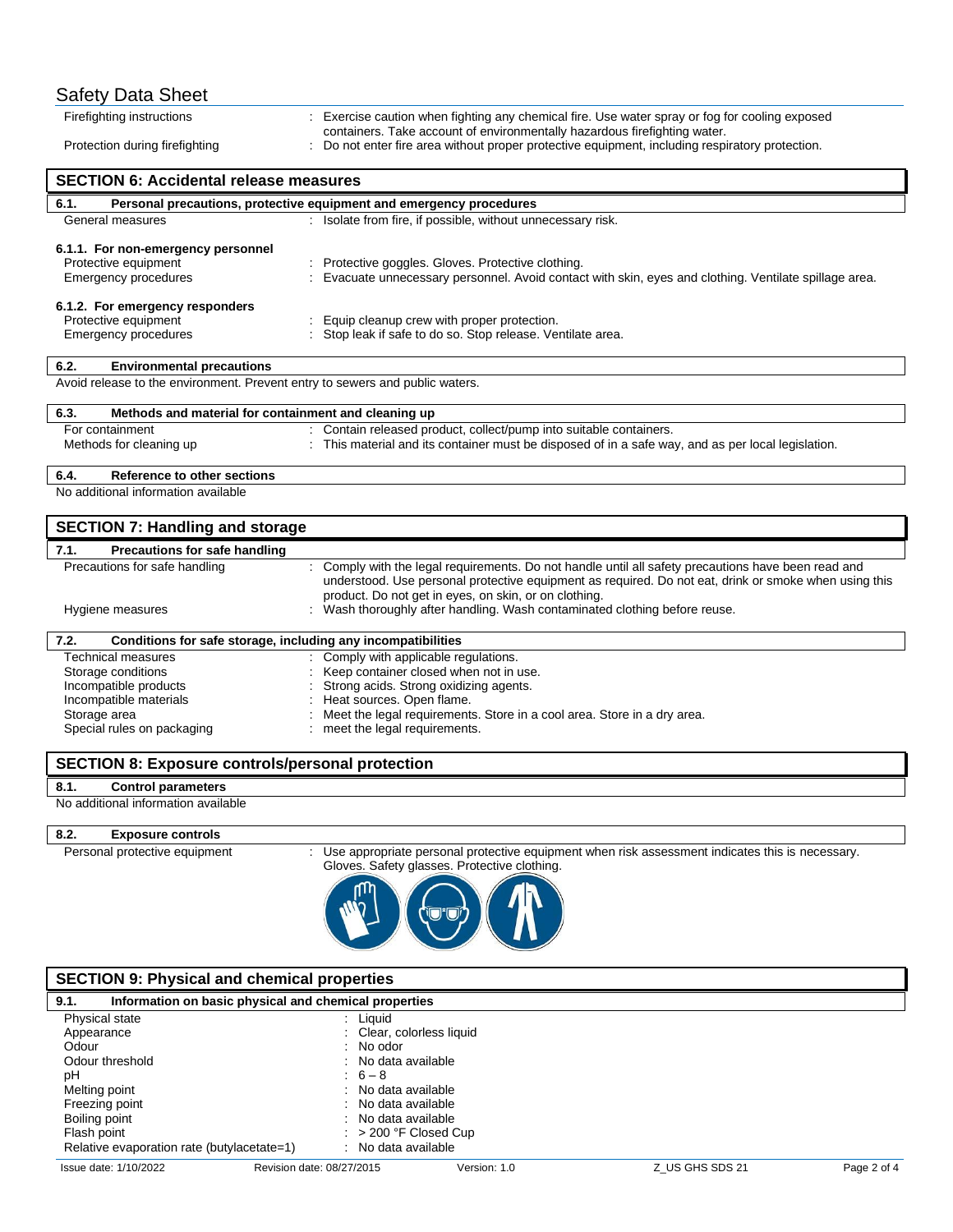# Safety Data Sheet

| Flammability (solid, gas)<br><b>Explosive limits</b><br><b>Explosive properties</b><br>Oxidising properties<br>Vapour pressure<br>Relative density<br>Relative vapour density at 20 °C<br>Density<br>Solubility<br>Partition coefficient n-octanol/water (Log Pow)<br>Partition coefficient n-octanol/water (Log Kow)<br>Auto-ignition temperature<br>Decomposition temperature<br>Viscosity<br>Viscosity, kinematic | : No data available<br>No data available<br>No data available<br>No data available<br>No data available<br>No data available<br>: No data available<br>1.19 $q/ml$<br>Soluble in water.<br>No data available<br>: No data available<br>No data available<br>No data available<br>No data available<br>No data available |
|----------------------------------------------------------------------------------------------------------------------------------------------------------------------------------------------------------------------------------------------------------------------------------------------------------------------------------------------------------------------------------------------------------------------|-------------------------------------------------------------------------------------------------------------------------------------------------------------------------------------------------------------------------------------------------------------------------------------------------------------------------|
| Viscosity, dynamic                                                                                                                                                                                                                                                                                                                                                                                                   | No data available                                                                                                                                                                                                                                                                                                       |
| VOC content                                                                                                                                                                                                                                                                                                                                                                                                          | $0\%$                                                                                                                                                                                                                                                                                                                   |

# **SECTION 10: Stability and reactivity**

#### **10.1. Reactivity**

Reacts with (some) acids: release of toxic and corrosive gases/vapours hydrogen chloride. Reacts with strong oxidizing agents to generate chlorine gas.

### **10.2. Chemical stability**

Stable under normal conditions.

#### **10.3. Possibility of hazardous reactions**

Refer to section 10.1 on Reactivity.

#### **10.4. Conditions to avoid**

No additional information available

#### **10.5. Incompatible materials**

No additional information available

#### **10.6. Hazardous decomposition products**

Under normal conditions of storage and use, hazardous decomposition products should not be produced.

### **SECTION 11: Toxicological information**

# **11.1. Information on toxicological effects**

| : Not classified                                           |
|------------------------------------------------------------|
| : Not classified                                           |
| pH: 6 – 8                                                  |
| : Not classified                                           |
| $pH: 6-8$                                                  |
| : Not classified                                           |
| : Not classified                                           |
| : Not classified                                           |
|                                                            |
| : Not classified                                           |
| : Not classified                                           |
|                                                            |
| : Not classified                                           |
|                                                            |
| : Not classified                                           |
| : None under normal use.                                   |
| : Contact during a long period may cause light irritation. |
| : Direct contact with the eyes is likely to be irritating. |
| : Gastrointestinal complaints.                             |
|                                                            |

# **SECTION 12: Ecological information**

**12.1. Toxicity**

No additional information available

#### **12.2. Persistence and degradability**

No additional information available